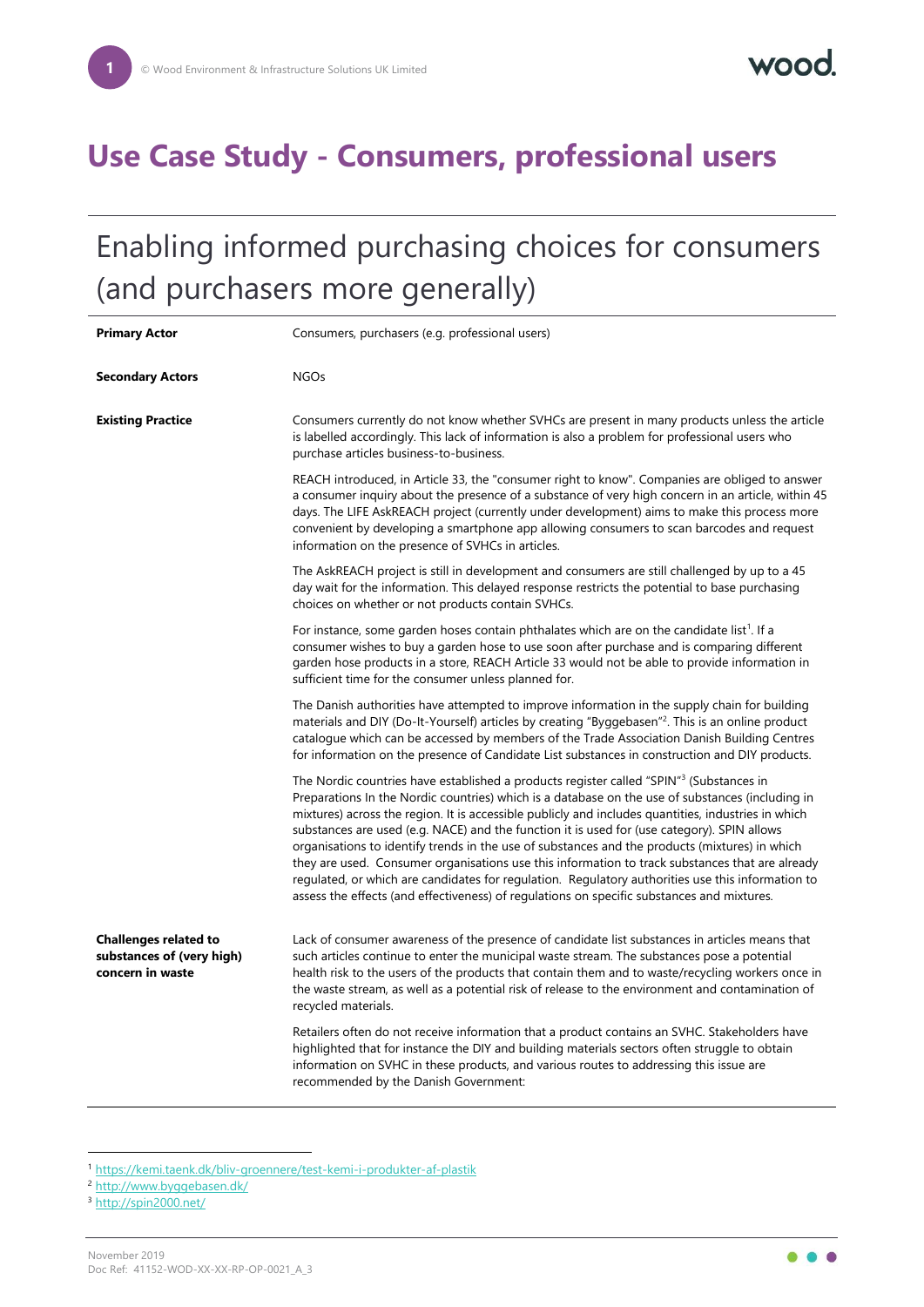

|                                                 | • If DIY firms do not receive information that an article or product contains an SVHC, this may be<br>due to the article/product being free of SVHC, but also because the supplier does not have the<br>information, or that the supplier is unaware of its duties or does not comply with REACH<br>Article 33. Suppliers may also be unaware that the threshold value applies to each individual<br>article of a complex object.                                                                                                                                                                                     |
|-------------------------------------------------|-----------------------------------------------------------------------------------------------------------------------------------------------------------------------------------------------------------------------------------------------------------------------------------------------------------------------------------------------------------------------------------------------------------------------------------------------------------------------------------------------------------------------------------------------------------------------------------------------------------------------|
|                                                 | • The Danish Government recommends obtaining information from the supplier where<br>information is insufficient, and companies can draw on information on types of SVHC that may<br>be present in products.                                                                                                                                                                                                                                                                                                                                                                                                           |
|                                                 | The SPIN database only covers the Nordic countries. Moreover it only covers substances and<br>mixtures, not articles. Whilst it is clearly very useful, it is limited in terms of:                                                                                                                                                                                                                                                                                                                                                                                                                                    |
|                                                 | • Identifying the link between use of SVHC in specific products, and hence their passage to the<br>waste stage, where their identification may be important to waste handlers.                                                                                                                                                                                                                                                                                                                                                                                                                                        |
|                                                 | • Identifying an EU-wide picture on the presence of SVHC in products, given the limited<br>geographical scale.                                                                                                                                                                                                                                                                                                                                                                                                                                                                                                        |
| <b>Future Practice with the new</b><br>database | The development of the database provides the following key opportunities:                                                                                                                                                                                                                                                                                                                                                                                                                                                                                                                                             |
|                                                 | A robust and reliable source of information on the presence of SVHCs in articles and<br>a.<br>products.                                                                                                                                                                                                                                                                                                                                                                                                                                                                                                               |
|                                                 | Consumers have the possibility to consult the database and find out instantly if the<br>b.<br>article about to be purchased has SVHC present.                                                                                                                                                                                                                                                                                                                                                                                                                                                                         |
|                                                 | The potential for the database to be adapted as the information source for a<br>C.<br>database with a smartphone app. This could be developed by a third party.                                                                                                                                                                                                                                                                                                                                                                                                                                                       |
|                                                 | The SCIP database can also be used to identify trends and track the use of<br>d.<br>substances and the articles in which they are used. Similarly to the use of the SPIN<br>database for substances in mixtures, this allows consumer organisations and regulatory<br>authorities to assess the effects (and effectiveness) of regulations on specific<br>substances and products.                                                                                                                                                                                                                                    |
|                                                 | In the future, a consumer looking to purchase a garden hose and wishing to identify the presence<br>of SVHCs in the available products could scan the bar code or enter the name and find out if any<br>SVHC are present. With this knowledge the consumer will be able to consciously choose a garden<br>hose without SVHC if they wish to do so. The increased demand for garden hoses without SVHC<br>would incentivise substitution of the SVHC and could contribute to reducing such substances in<br>waste streams and the environment. Consumer organisations could have an important role to<br>play in this. |
| <b>Potential benefits of this use</b>           | This use could improve consumer and purchaser knowledge of harmful substances in articles,<br>enabling a range of potential benefits:                                                                                                                                                                                                                                                                                                                                                                                                                                                                                 |
|                                                 | . Empowering consumers to make better informed purchasing decisions, reinforcing their<br>right to know which substances they may be exposed to, and reducing their exposure if they<br>wish to do so.                                                                                                                                                                                                                                                                                                                                                                                                                |
|                                                 | . The increased awareness will help facilitate substitution of harmful chemicals and reduce<br>the number of products containing such substances that enter the waste stream. This will<br>reduce the number of harmful substances emitted into the environment.                                                                                                                                                                                                                                                                                                                                                      |
|                                                 | • Consumer organisations could potentially be able to access information on specific product<br>types to highlight to consumers where SVHC are being used, to help consumers make<br>informed purchase decisions without checking every individual product.                                                                                                                                                                                                                                                                                                                                                           |
| Incentives and barriers for this                | Incentives:                                                                                                                                                                                                                                                                                                                                                                                                                                                                                                                                                                                                           |
| use                                             | • Consumer demand to reduce the use of and potential exposure to harmful substances.                                                                                                                                                                                                                                                                                                                                                                                                                                                                                                                                  |
|                                                 | Barriers:                                                                                                                                                                                                                                                                                                                                                                                                                                                                                                                                                                                                             |
|                                                 | • A potential lack of information in the database for consumers to easily identify products (e.g.<br>brand names which is currently an optional information requirement). Producers' lack of                                                                                                                                                                                                                                                                                                                                                                                                                          |